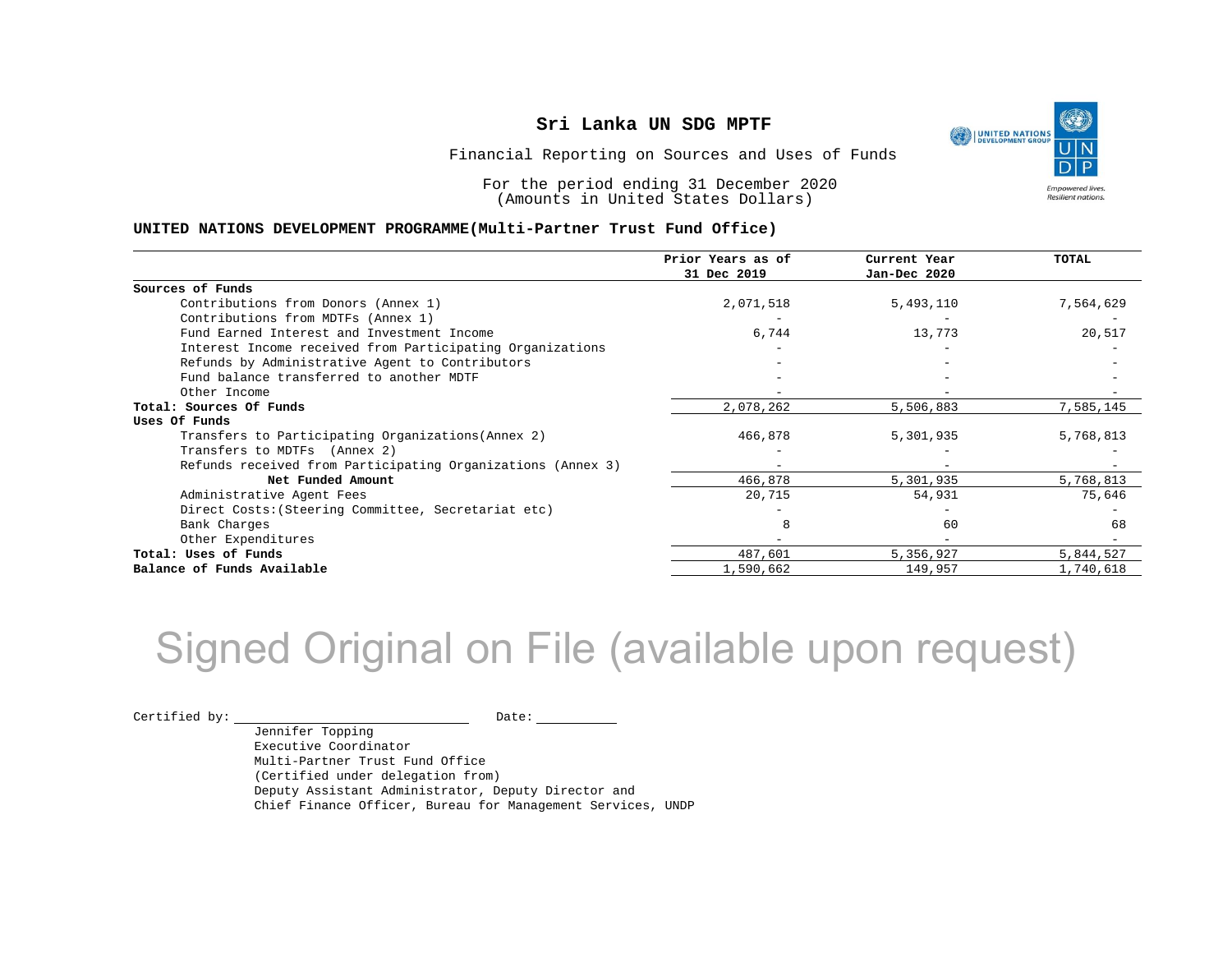

Financial Reporting on Sources and Uses of Funds

For the period ending 31 December 2020 (Amounts in United States Dollars)

#### **UNITED NATIONS DEVELOPMENT PROGRAMME(Multi-Partner Trust Fund Office)**

**Annex - 1: Contributions**

|                                | Prior Years as of        | Current Year | TOTAL     |
|--------------------------------|--------------------------|--------------|-----------|
|                                | 31 Dec 2019              | Jan-Dec 2020 |           |
| From Contributors              |                          |              |           |
| DEPT OF FOR AFF & INTL TRADE G | $\overline{\phantom{0}}$ | 1,376,898    | 1,376,898 |
| GOVERNMENT OF AUSTRALIA        | 472,216                  | 1,504,785    | 1,977,001 |
| GOVERNMENT OF UNITED KINGDOM   | 1,599,302                | 1,446,427    | 3,045,730 |
| GOVERNMENT OF UNITED STATES OF |                          | 1,165,000    | 1,165,000 |
| Total: Contributions           | 2,071,518                | 5,493,110    | 7,564,629 |
|                                |                          |              |           |

## Signed Original on File (available upon request)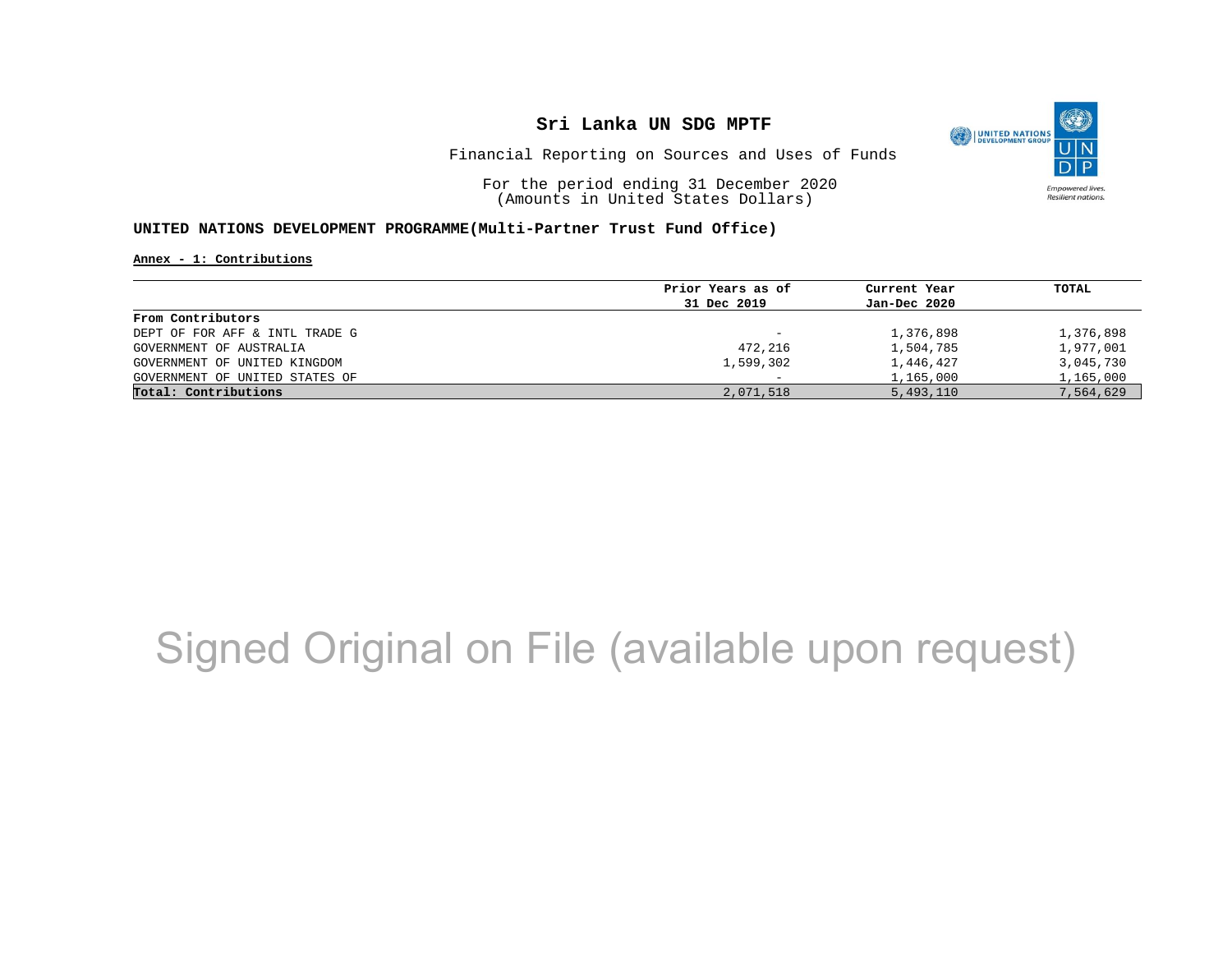

Financial Reporting on Sources and Uses of Funds

For the period ending 31 December 2020 (Amounts in United States Dollars)

#### **UNITED NATIONS DEVELOPMENT PROGRAMME(Multi-Partner Trust Fund Office)**

**Annex - 2: Transfers**

|                                | Prior Years as of            | Current Year | TOTAL     |
|--------------------------------|------------------------------|--------------|-----------|
|                                | 31 Dec 2019                  | Jan-Dec 2020 |           |
| To Participating Organizations |                              |              |           |
| IOM                            | 343,878                      | 219,955      | 563,833   |
| UNDP                           | $\overline{\phantom{0}}$     | 2,057,263    | 2,057,263 |
| UNFPA                          | $-$                          | 440,861      | 440,861   |
| UNICEF                         | $\qquad \qquad \blacksquare$ | 593,850      | 593,850   |
| UNOPS                          | 123,000                      | 945,589      | 1,068,589 |
| UNWOMEN                        | $\qquad \qquad \blacksquare$ | 512,350      | 512,350   |
| WFP                            | $\qquad \qquad \blacksquare$ | 192,500      | 192,500   |
| WHO                            | -                            | 339,567      | 339,567   |
| Total Transfers                | 466,878                      | 5,301,935    | 5,768,813 |

## Signed Original on File (available upon request)